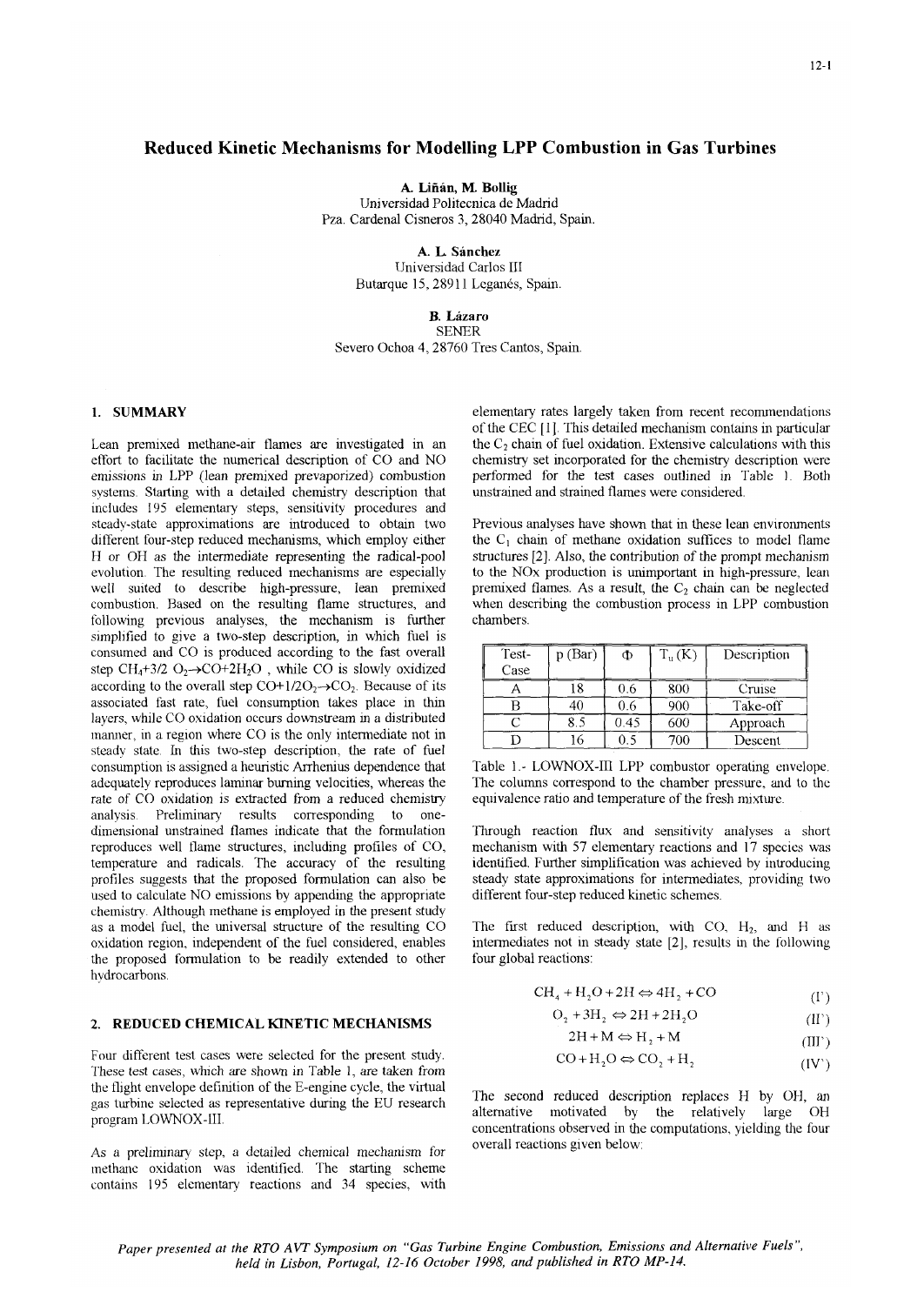$$
CH4 + 2OH \Leftrightarrow CO + H2O + 2H2
$$
 (I')

$$
H_2 + O_2 \Leftrightarrow 2OH \tag{II'}
$$

$$
2OH + H_2 \Leftrightarrow 2H_2O \tag{III'}
$$

$$
CO + H_2O \Leftrightarrow CO_2 + H_2
$$
 (IV")

The above global steps represent the main chemical processes that occur during fuel oxidation. Thus, fuel consumption occurs according to the first step in a process that involves radical removal. The second step summarizes the hydrogenoxygen chain branching reactions. The third reaction represents radical recombination, and the last step is the watergas shift that converts the CO produced by the first step to **co2.** 



Figure 1: Laminar flame characteristics predicted by the two 4-step reduced schemes. A) Pressure dependence of the burning velocity for stoichiometric flames at  $T<sub>u</sub>=298$  K. B) Peak fíame temperature under strained fiow conditions (Test case A fresh mixture flowing against products at 1500 K)

The rates of the above global reactions depend on the rates of several elementary steps that compose the detaüed chemistry set. In particular, it was found that incorporating methyl attack by  $HO<sub>2</sub>$  and OH is critical to obtain accurate results at elevated pressures, a characteristic not seen in previous studies [2].

As can be seen in Figure 1, both reduced chemistry descriptions give excellent results. In particular, the resulting laminar burning velocities, fíame structures and radical concentration levels are found to be very accurate. In addition, stram effects are adequately captured, with the H-atom based reduced mechanism giving somewhat better predictions for the strain rate at extinction..

Since both mechanisms are analogous and give similar results, further analysis can be based on either reduced description. In what follows we select reactions  $\Gamma$  to  $\Gamma$ <sup>+</sup> for further developments, and retain only the main contributor to each of the overall reactions, thereby giving global rates (moles per unit volume per unit time) of the form:

$$
\omega_{\rm p} = k_{\rm tf} \left[ CH_{4} \right] H \}
$$
\n
$$
\omega_{\rm n} = k_{\rm rf} \left[ O_{2} \right] H \right] - k_{\rm 2b} \left[ O \right] O H \}
$$
\n
$$
\omega_{\rm m} = k_{\rm sf} \left[ M \right] O_{2} \left[ H \right] - k_{\rm 3b} \left[ M \right] H O_{2} \}
$$
\n
$$
\omega_{\rm nv'} = k_{\rm 4f} \left[ CO \right] O H \right] - k_{\rm 4b} \left[ CO_{2} \right] H \}
$$
\n(1)

where [i] denotes the concentration of chemical species i, M representing a third body, and  $k_{jf}$  and  $k_{jb}$  are the specific reaction-rate constants in the forward and backward directions for the elementary reactions:

$$
CH_4 + H \stackrel{1}{\Rightarrow} CH_3 + H_2,
$$
  
\n
$$
O_2 + H \stackrel{2}{\Leftrightarrow} O + OH,
$$
  
\n
$$
O_2 + H + M \stackrel{3}{\Leftrightarrow} HO_2 + M,
$$
  
\n
$$
CO + OH \stackrel{4}{\Leftrightarrow} CO_2 + H.
$$

As explained below, if the reverse rate of reaction 3 were not included in the mechanism, then the resulting equilibnum concentrations of all intermediates would be zero, thereby potentially introducing significant errors in predicüons of CO and NO formation. We therefore choose to retain this rate for increased accuracy.

Expressions for the different reaction-rate constants, with a third body efficiency equal to 0.4 intro'duced in computing [M], are given below in cm<sup>3</sup>/mole/sec:

$$
k_{1f} = 1.300 \cdot 10^{4} T^{3.00} \exp(-4041/T),
$$
  
\n
$$
k_{2f} = 9.756 \cdot 10^{13} \exp(-7469/T),
$$
  
\n
$$
k_{2b} = 1.445 \cdot 10^{13} \exp(-352/T),
$$
  
\n
$$
k_{3f} [M] = 1.82 \cdot 10^{16} T^{-1.80} p,
$$
  
\n
$$
k_{3b} = 5.058 \cdot 10^{18} T^{0.80} \exp(-23574/T),
$$
  
\n
$$
k_{4f} = 4.400 \cdot 10^{6} T^{1.50} \exp(373/T),
$$
  
\n
$$
k_{4b} = 1.270 \cdot 10^{9} T^{1.50} \exp(-11872/T),
$$

where T and p are expressed in kelvins and atmospheres, respectively. Suitable simplified steady-state expressions for the concentrations of OH and O, necessary in evaluatmg Eq. 1 can be obtained by assuming partial equilibrium of reactions:

$$
H_2 + OH \stackrel{s}{\Leftrightarrow} H_2O + H,
$$
  
OH + OH 
$$
\stackrel{s}{\Leftrightarrow} H_2O + O,
$$

to give: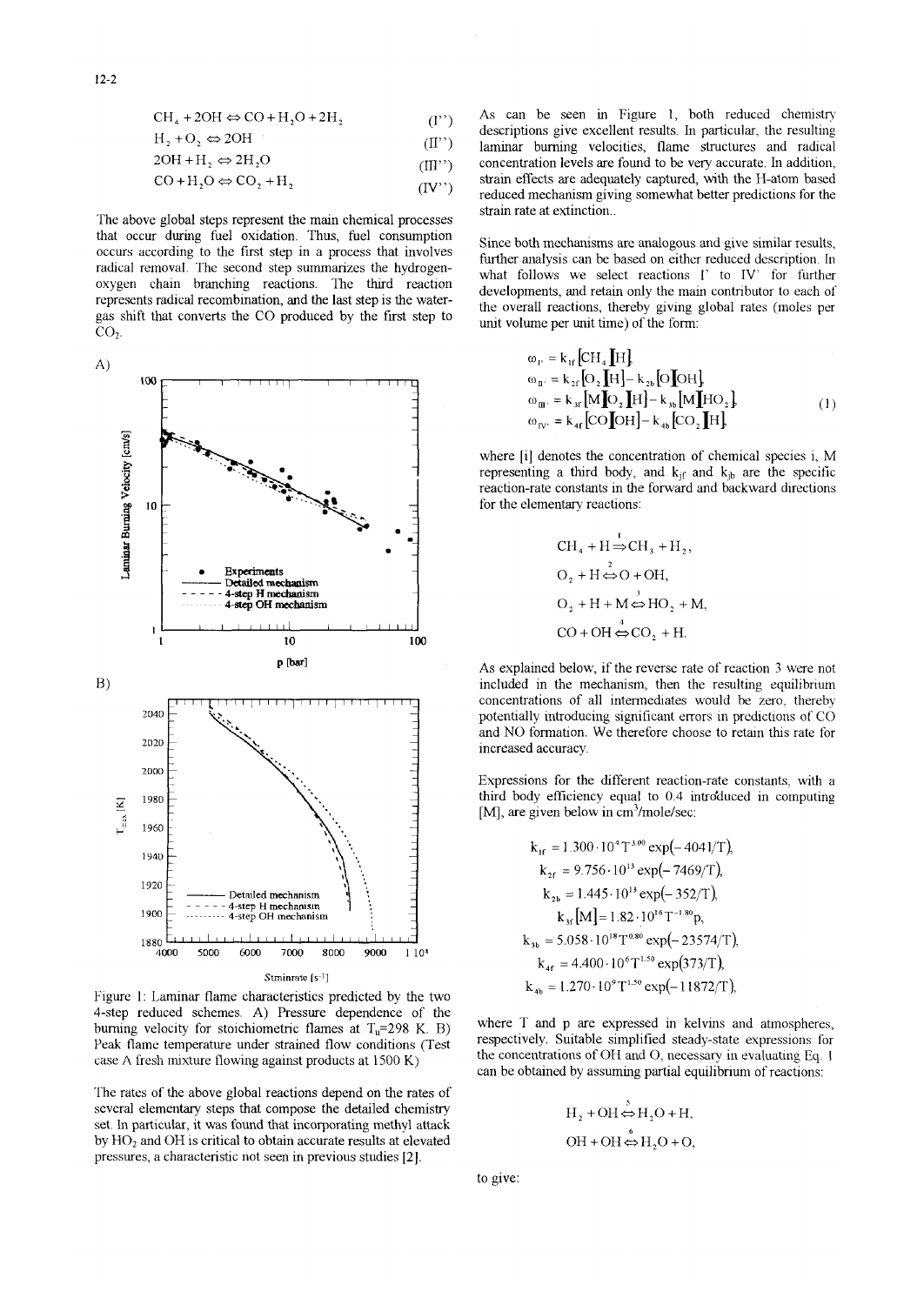12-3

$$
[OH] = K_5^{-1} [H_2 O][H]/[H_2]
$$
 (2)

$$
[O] = K_s^2 K_s [H_2 O[H]^2 / [H_2]^2, \qquad (3)
$$

Where K<sub>5</sub>=0.227exp(7614/T) and K<sub>6</sub>=0.0966exp(8573/T) are equilibrium constants. Similarly, the concentration of hydroperoxyl radicals needed to evaluate the backward rate of IIF can be obtained from the truncated steady state expression:

$$
[HO_2] = \frac{k_{sr} [M] O_2 [H] + k_{7b} [O_2 [H_2 O]}{k_{3b} [M] + k_{7t} [OH]},
$$
\n(4)

Where the rate constants  $k_{7f}=2.891 \cdot 10^{13} \exp(253/T)$  and  $k_{7b}$ =3.069·10<sup>14</sup>exp(-36083/T) (cm<sup>3</sup>/mole/sec) correspond to the reaction:

$$
HO_2 + OH \leftrightarrow H_2O + O_2.
$$

#### 3. THE LIMIT OF SLOW CO OXIDATION

CO-oxidation is the slowest of the four chemical processes represented by I'-IV' [3]. To illustrate this, one can use Eq. 1<br>to give the characteristic chemical-time ratios to give the characteristic chemical-time ratios<br>to  $t_n(t_{n} = k_n d(k_0K_0))$  and  $t_{\Gamma}/t_{\Gamma V} = k_{4}g/(k_{1}K_{5}),$  $\rm t_{II}\prime\rm t_{IV}$  = k<sub>4f</sub>/(k<sub>2f</sub>K<sub>5</sub>)  $t_{III}/t_{IV} = k_{4f}/(k3f[M]K_5)$ . Evaluating the above estimates at the temperatures and pressures typical of gas turbine combustión yields the scaling law  $t_P \sim t_{\text{H}} r \ll t_{\text{IV}}$  (for instance, at T=1700 K and  $p= 30$  atm,  $t_F/t_{IV} = 0.01$ ,  $t_{II}/t_{IV} = 0.016$ , and  $t_{III}/t_{IV}=0.022$ ). This scaling suggests that fuel consumption followed by radical branching and radical recombination occur in thin layers that exhibit small concentration of  $H_2$  and radicals. CO oxidation is much slower, and consequently occurs in a distributed manner in a downstream region where in the first approximation  $\text{[CH}_4]=0$  and  $\text{H}_2$  and H maintain steady state [3]. Note in particular that fast radical removal through reaction I' causes all chemical activity to be frozen in the preheat zone upstream from the fuel-consumption layer  $[2]$ 

The overall step describing the thin fuel-consumption layer can be obtained by eliminating  $H_2$  and H by linear combination of I'-III' to give:

$$
CH4 + \frac{3}{2}O2 \rightarrow CO + 2H2O.
$$
 (I)

On the other hand, incorporating the steady states of  $H_2$  and H into step IV' by linear combination with steps II' and III' provides the global CO-oxidation step:

$$
CO + \frac{1}{2}O_2 \rightarrow CO_2. \tag{II}
$$

The rate of reaction I, which is fundamental to determine the propagation velocity of the flame, is only extractable in terms of the rates of reactions *V,* IF, and IIF from a detailed study of the inner structure of the fuel-consumption layer, where both H and  $H_2$  do not follow the steady-state approximation. Instead of further pursuing such an analysis, we choose to represent this rate by an Arrhenius law of the form

$$
\omega_1 = B[CH_4]exp\left(-\frac{E}{R^{\circ}T}\right),\tag{5}
$$

where  $R<sup>o</sup>$  is the universal gas constant. The values of the activation energy E, and of the prexponential factor, B, must be chosen to adequately reproduce the steady flame propagation velocity. On the other hand, the rate of reaction II is given by:

$$
\omega_{\mathbf{n}} = \omega_{\mathbf{n}'} = \mathbf{k}_{\mathbf{4f}} \left[ \mathbf{CO} \right] - \mathbf{k}_{\mathbf{4b}} \left[ \mathbf{CO}_2 \right] \left[ \mathbf{H} \right]. \tag{6}
$$

As shown below, with appropriate choices for E and B to reproduce the fíame propagation velocity, the CO oxidation rate given in Eq. 6 describes accurately the nonequüibrium evolution of the CO concentration, as well as its associated radical pool (through appropriate steady-state expressions), downstream from the fuel-consumption layer. Failure of the proposed two-step model within the thin fuel-consumption layer has only a limited effect as shown below.

In the CO-oxidation region, the corresponding steady-state equations for H<sub>2</sub> and H with [CH<sub>4</sub>]=0,  $-3\omega_{\text{H}} + \omega_{\text{H}} + \omega_{\text{IV}} = 0$  and  $2\omega_{\text{II}}$ -2 $\omega_{\text{III}}$ =0, can be solved to give the expression:

$$
\begin{bmatrix} H_2 \end{bmatrix} = K_3^{-1} \left[ O_2 \right]^{-1} \alpha_1 \left\{ \left( K_6 / K_2 \right) \left[ OH \right]^{2} + \frac{1}{2} \left( \frac{k_{\text{df}}}{k_{\text{2f}}} \right) \left[ CO \left[ H_2 O \right] \right\}, \tag{7}
$$

together with the fourth-order polynomial:

$$
a_4[OH]^4 + a_3[OH]^3 + a_2[OH]^2 + a_1[OH] + a_0 = 0 ,
$$
 (8)

where we have introduced the coefficients:

$$
a_{4} = -(\mathbf{K}_{6}\mathbf{k}_{7f}/\mathbf{K}_{2})[1 - \alpha_{1}(1 - \gamma)]
$$
  
\n
$$
a_{3} = -(\mathbf{K}_{6}\mathbf{k}_{3b}/\mathbf{K}_{2})[1 - \alpha_{1}][\mathbf{M}]
$$
  
\n
$$
a_{2} = \frac{1}{2}\alpha_{1}(\mathbf{k}_{4f}\mathbf{k}_{7f}/\mathbf{k}_{2f})(1 - \gamma)[\mathbf{CO}][\mathbf{H}_{2}\mathbf{O}]
$$
  
\n
$$
a_{1} = \frac{1}{2}\alpha_{1}(\mathbf{k}_{4f}\mathbf{k}_{3b}/\mathbf{k}_{2f})[\mathbf{M}][\mathbf{CO}][\mathbf{H}_{2}\mathbf{O}]
$$
  
\n
$$
a_{0} = \frac{1}{2}\alpha_{1}(\mathbf{k}_{3b}\mathbf{k}_{7b}/\mathbf{k}_{2f})[\mathbf{M}][\mathbf{H}_{2}\mathbf{O}]^{2}[\mathbf{O}_{2}]
$$
  
\n(10)

and the functions

$$
\alpha_1 = \left(1 + \frac{1}{2} \frac{k_{4f}}{k_{2f}} \frac{[CO_2]}{[O_2]}\right)^{-1}
$$
 (10)

and

$$
\gamma = k_{3f} [M] / k_{2f} \tag{11}
$$

Once Eq. 8 is solved for [OH], one can use Eq. 7 to compute  $[H<sub>2</sub>]$  and Eqs. 2 and 3 to calculate  $[H]$  and  $[O]$ .

Note that, if the reverse of reaction IIF is neglected in the formulation for simplicity, then Eqs. 7 and 8 reduce to the explicit expressions

$$
\left[\mathrm{H}_{2}\right] = \frac{1}{2} \frac{\mathbf{k}_{4f} \alpha_{2}}{\mathbf{k}_{3f} \left[\mathrm{M} \right] \mathbf{k}_{5}} \frac{\left[\mathrm{H}_{2} \mathrm{O} \right] \mathrm{CO}}{\left[\mathrm{O}_{2}\right]} \tag{12}
$$

and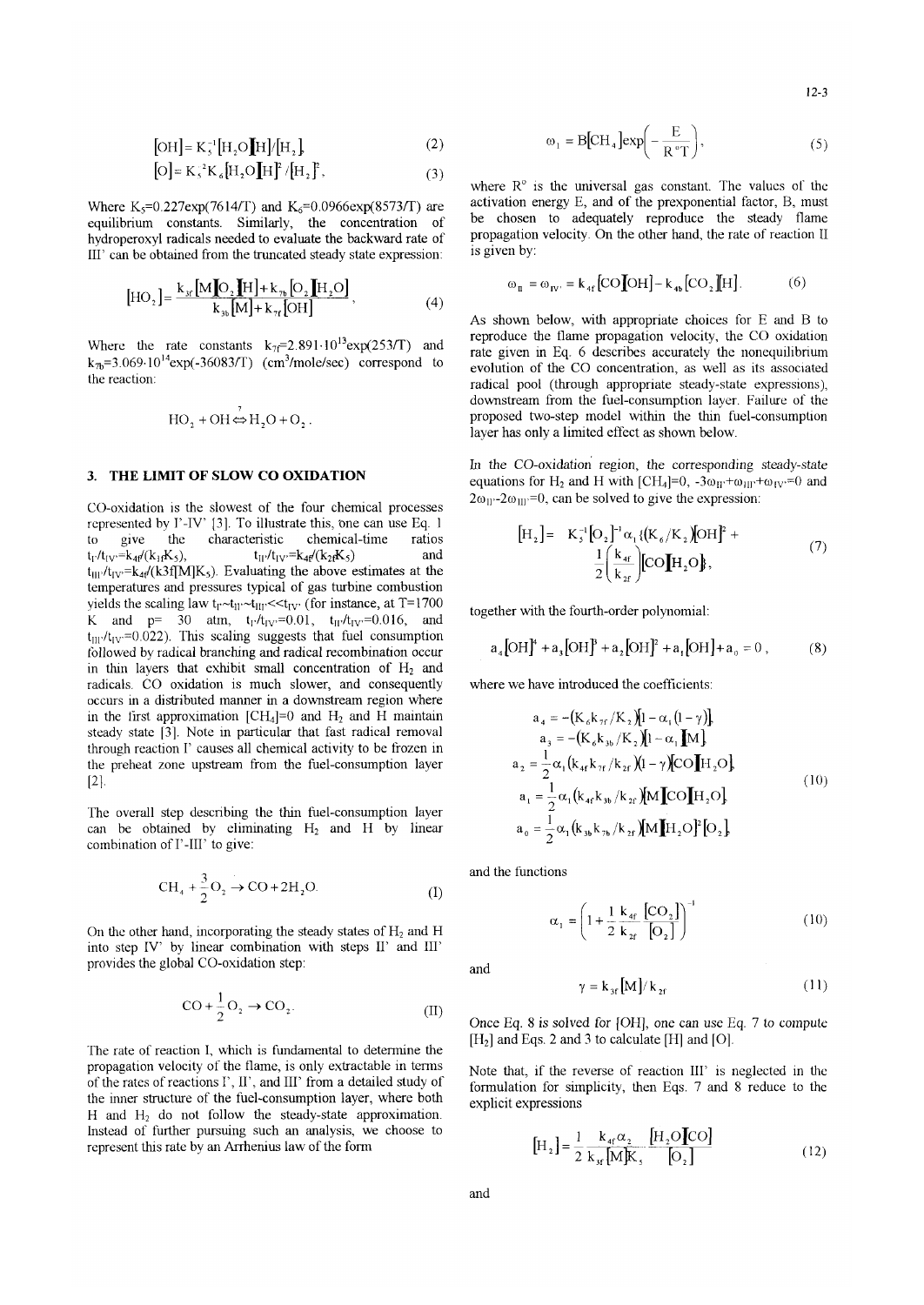$$
12-4
$$

[OH] = 
$$
\left(\frac{1}{2} \frac{k_{4f} K_2 (1 - \gamma) \alpha_2}{k_{3f} [M] K_6}\right)^{1/2} [H_2 O]^{1/2} [CO]^{1/2}
$$
 (13)

where

$$
\alpha_2 = \left(1 + \frac{1}{2} \frac{k_{4b}}{k_{sr} [M]} \frac{[CO_2]}{[O_2]}\right)^{-1}
$$
 (14)

Substituting then Eqs. 2, 12 and 13 into 6 yields

$$
\omega_{II} = \left(\frac{\mathbf{k}_{4f}^{3} \mathbf{K}_{2} (1 - \gamma) \alpha_{2}^{3}}{2 \mathbf{k}_{3f} [M] \mathbf{K}_{6}}\right)^{1/2} [\mathbf{H}_{2} \mathbf{O}]^{1/2} [\mathbf{CO}]^{3/2}
$$
(15)

as a simplified expression for the CO-oxidatíon rate corresponding to the limit of irreversible radical recombination.

#### **4. CONSERVATION EQUATIONS**

The conservation equations for the reactive species corresponding to the reproduced chemistry description I-II can be written as

$$
\rho \frac{\mathcal{D}}{\mathcal{D}t} \left( \Gamma_{\text{CH}_4} \right) - \nabla \cdot \left( \frac{\rho \mathcal{D}_\text{T}}{\mathcal{L}_{\text{CH}_4}} \nabla \Gamma_{\text{CH}_4} \right) = -\omega_1 , \qquad (16)
$$

$$
\rho \frac{\mathcal{D}}{\mathcal{D}t}(\Gamma_{\mathcal{C}\mathcal{O}}) - \nabla \cdot \left(\frac{\rho \mathcal{D}_{\mathcal{T}}}{L_{\mathcal{C}\mathcal{O}}}\nabla \Gamma_{\mathcal{C}\mathcal{O}}\right) = \omega_1 - \omega_{\mathcal{I}} \,,\tag{17}
$$

$$
\rho \frac{\mathcal{D}}{\mathcal{D}t} \Big( \Gamma_{\text{co}_1} \Big) - \nabla \cdot \left( \frac{\rho \mathcal{D}_\text{T}}{\mathcal{L}_{\text{co}_1}} \nabla \Gamma_{\text{co}_1} \right) = \omega_\text{T} , \tag{18}
$$

$$
\rho \frac{\mathcal{D}}{\mathcal{D}t} \Big( \Gamma_{\mathcal{H},\mathcal{O}} \Big) - \nabla \cdot \left( \frac{\rho \mathcal{D}_{\mathcal{T}}}{L_{\mathcal{H},\mathcal{O}}} \nabla \Gamma_{\mathcal{H},\mathcal{O}} \right) = 2\omega_{\mathcal{T}},\tag{19}
$$

$$
\rho \frac{\mathcal{D}}{\mathcal{D}t} \left( \Gamma_{\mathcal{O}_1} \right) - \nabla \cdot \left( \frac{\rho \mathcal{D}_T}{\mathcal{L}_{\mathcal{O}_2}} \nabla \Gamma_{\mathcal{O}_2} \right) = -\frac{3}{2} \omega_1 - \frac{1}{2} \omega_{\pi}, \tag{20}
$$

where use is made of the variable  $\Gamma_i = Y_i/W_i = \frac{1}{i}l/\rho$ , with  $Y_i$ and W¡ denoting the mass fraction and molecular weight for chemical species i, respectively, and  $\rho$  being the density. In the formulation, D/Dt is the substantial derivative and  $D_T =$  $\lambda$ ( $\rho c_{P}$ ) denotes the thermal diffusivity of the gas mixture, with  $\lambda$  and c<sub>p</sub> representing its thermal conductivity and specific heat at constant pressure. A Fickian approximation is adopted here for the diffusion velocities, with  $L_i = \lambda / (\rho c_n D_i)$  denoting the Lewis number of species i based on its diffusion coefficient  $D_{\nu}$ 

Simüarly, the energy equation can be written for the thermal enthalpy  $h_T = \int_0^T c_p \cdot dT$  as

$$
\rho \cdot \frac{D}{Dt} \left( h_{\rm T} \right) - \nabla \cdot \left( \rho D_{\rm T} \nabla h_{\rm T} \right) = q_{\rm T} \omega_{\rm T} + q_{\rm H} \omega_{\rm H} - 4 \sigma T^4 l_{\rm p} \quad (21)
$$

where the overall heats of reaction are related to the enfhalpies of formation per mole of species i,  $h_{fi}$ , by the equations  $q_1 = h_{\text{CO}}^0 + 2h_{\text{H}_2\text{O}}^0 - h_{\text{CH}_4}^0$ , and  $q_{\text{H}} = h_{\text{CO}_2}^0 - h_{\text{CO}}^0$ . In writing Eq.

21, a low Mach number approximation has been employed, and unsteady pressure vanations have been neglected along with the effect of the differences of the specific heat at constant pressure of each species from the mean  $c_p$ . The radiative heat loss corresponds to that of an optically thin gas with cold boundaries, with  $\sigma$  denoting the Stephan-Boltzmann constant and  $l_p$  being the Plank mean absorption length, a function of the partial pressure of  $H_2O$  and  $CO_2$  that varies according to  $l_p \propto (\alpha_{\text{co}_1} \Gamma_{\text{co}_2} + \alpha_{\text{H}_2 0} \Gamma_{\text{H}_2 0})$ , where the coefficients  $\alpha_{\text{co}_1}$  and  $\alpha_{\text{H}_1 0}$  are temperature dependent. To completely describe the reacting flow field, Eqs. 16-21 must be integrated together with the continuity and momentum equations with appropriate boundary and initia] conditions.

### **5. ONE DIMENSIONAL FLAME**

For a preliminary assessment of the model performance, we first consider the case of a one-dimensional nonradiatmg flame propagating at velocity  $u_{\mu}$ , a configuration for which numerical computations with detailed transport and chemistry can be easily performed. This study provides ín particular expressions for calculating the parameters B and E. Explicit values for these two parameters are, however, not provided here.

### **5.1 Problem Formulation**

For the following description, it is convenient to utilize a reference frame attached to the flame with x denoting the distance across the flame. In the formulation, the subscript u and b denote, respectively, properties in the unburnt  $(x \rightarrow -\infty)$ and burnt  $(x \rightarrow \infty)$  sides of the flame. With this notation, the steady one-dimensional form of the continuity equation reduces to  $\rho u = \rho_u u_u$ , while the x-component of the momentum equation is replaced by p=constant, thereby simplifying the problem to that of integrating Eqs. 16 - 21 with the transport operator written in the form:

$$
\rho \frac{D}{Dt} - \nabla \cdot \left[ \frac{\rho D_T}{L_i} \nabla \left( \right) \right] = \rho_u u_u \frac{d\left( \right)}{dx} - \frac{d}{dx} \left[ \frac{\rho D_T}{L_i} \frac{d\left( \right)}{dx} \right] \tag{22}
$$

The boundary conditions for the problem become:

$$
\Gamma_{\text{CH}_{4}} = \Gamma_{\text{CH}_{4}u}
$$
\n
$$
\Gamma_{\text{CO}} = \Gamma_{\text{H}_{2}\text{O}} = \Gamma_{\text{CO}_{2}} = 0
$$
\n
$$
\Gamma_{\text{O}_{2}} = \Gamma_{\text{O}_{2}u},
$$
\n
$$
h_{\text{T}} = h_{\text{Ti}_{1}}.
$$

b) $x=\infty$ 

a)  $x=-\infty$ 

$$
\frac{d\Gamma_{\text{CH}_a}}{dx} = \frac{d\Gamma_{\text{CO}}}{dx} = \frac{d\Gamma_{\text{H}_2\text{O}}}{dx} = \frac{d\Gamma_{\text{CO}_1}}{dx} = \frac{d\Gamma_{\text{O}_1}}{dx} = \frac{dh_\text{T}}{dx} = 0
$$

Introducing the variables:

$$
y_{CH_4} = \Gamma_{CH_4}/\Gamma_{CH_4u} ,
$$
  
\n
$$
y_{CO} = \Gamma_{CO}/\Gamma_{CH_4u} ,
$$
  
\n
$$
y_{H_2O} = \Gamma_{H_2O}/\Gamma_{CH_4u} ,
$$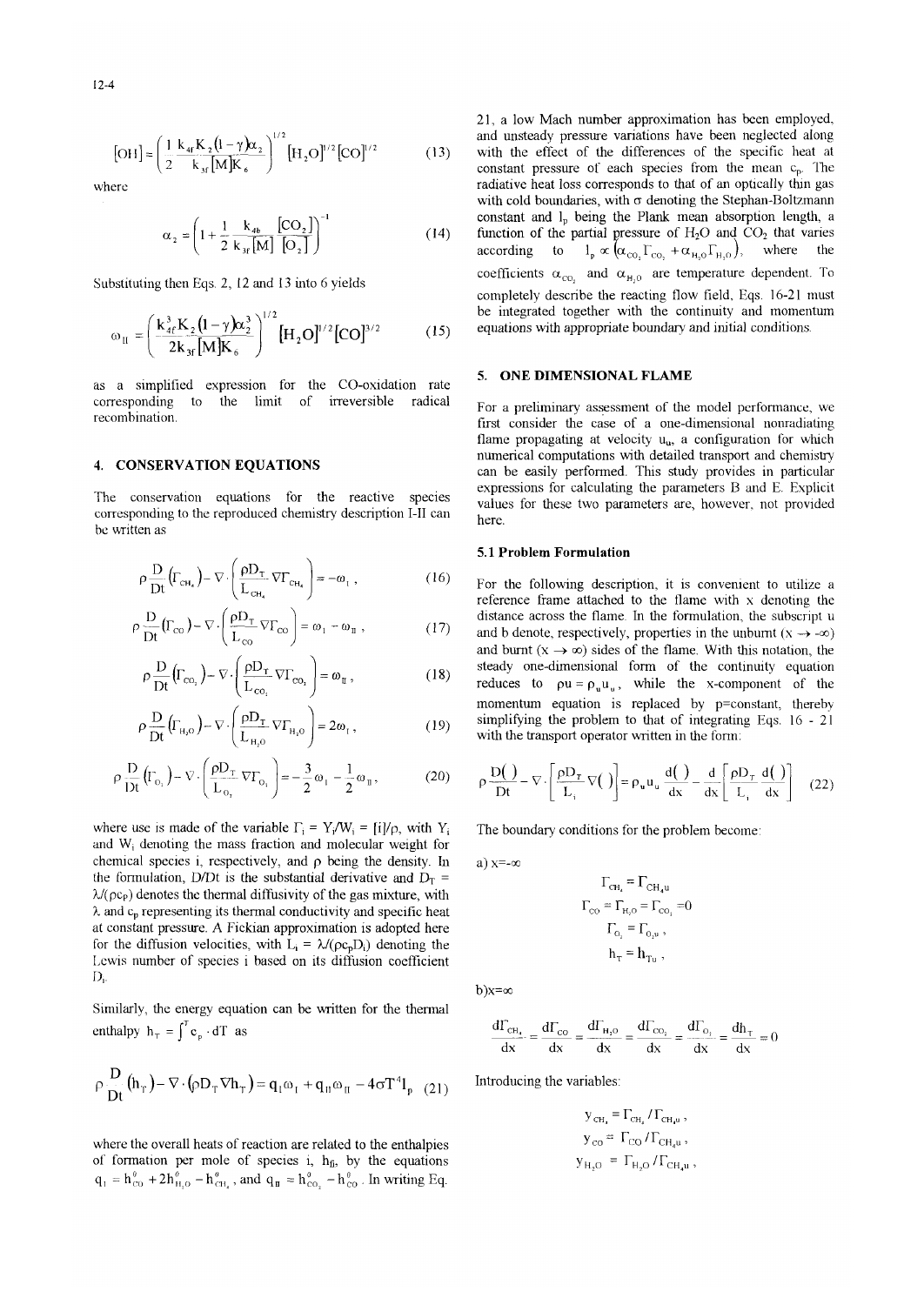$$
y_{CO_2} = \Gamma_{CO_2}/\Gamma_{CH_4u},
$$
  
\n
$$
y_{O_2} = (\Gamma_{O_2u} - \Gamma_{O_2})/\Gamma_{CH_4u},
$$
  
\n
$$
\theta = (\mathbf{h}_T - \mathbf{h}_{Tu})/[(\mathbf{q}_I + \mathbf{q}_H)\Gamma_{CH_4u}],
$$

together with a new nondimensional coordínate  $\eta = \int_{0}^{x} (u/D_{\tau})dx'$ , transform Eqs. 16-21 to

$$
y'_{\text{CH}_4} - y''_{\text{CH}_4} / L_{\text{CH}_4} = -\varpi_1, \qquad (23)
$$

$$
y'_{\text{CO}} - y''_{\text{CO}} / L_{\text{CO}} = \varpi_{\text{I}} - \varpi_{\text{II}} ,
$$
 (24)

$$
y'_{\text{CO}_2} - y''_{\text{CO}_2} / L_{\text{CO}_2} = \varpi_{\text{II}} ,
$$
 (25)

$$
y'_{H_2O} - y''_{H_2O} / L_{H_2O} = 2\varpi_{\mathfrak{U}} \,, \tag{26}
$$

$$
y'_{0_1} - y''_{0_1}/L_{0_2} = \frac{3}{2}\varpi_1 + \frac{1}{2}\varpi_{\pi},
$$
 (27)

$$
\Theta' - \Theta'' = q_1 \varpi_I + q_\pi \varpi_\pi , \qquad (28)
$$

where the prime denotes derivatives with respect to  $\eta$ . Also, the rates of fuel consumption and CO oxidation previously given in Eqs. 5 and 6 are scaled with  $(\rho_u^2 u_u^2 \Gamma_{\text{CH}}) / (\rho D_{\text{T}})$  to give the dimensionless rates  $\varpi_1$  and  $\varpi_{\mathfrak{m}}$ , and  $\overline{q}_1 = q_1 / (q_1 + q_{\overline{u}}) = 0.6473$  and  $\overline{q}_{\overline{u}} = q_{\overline{u}} / (q_1 + q_{\overline{u}}) = 0.3527$ represent the fractions of heat released through fuel consumption and CO oxidation. Equations 23-28 must be integrated with boundary conditions  $y_{\text{CH}_4} - 1 = y_{\text{H}_2\text{O}} = y_{\text{CO}} = y_{\text{CO}_2} = y_{\text{O}_2} = \theta = 0$  at  $\eta = -\infty$  and  $\theta' = 0$  at  $\eta = +\infty$ . ' co *y* co:  $y'_{CH_4} = y'_{H_2O} = y'_{CO} = y'_{C_2O} = y'_{O_2}$ 

Further simplifications follow from assuming that the Lewis numbers appearing in Eqs. 23-27 are unity, enabling the integration of linear combinations Eqs. 25-28 with Eqs. 23 and 24 to give

$$
y_{\text{CO}_2} + y_{\text{CO}} + y_{\text{CH}_4} = 1, \tag{29}
$$

$$
y_{H_1O} + 2y_{CH_4} = 2, \qquad (30)
$$

$$
y_{0_1} + \frac{1}{2}y_{00} + 2y_{0H_4} = 2
$$
, (31)

and

$$
\theta + \bar{q}_{\pi} y_{\rm co} - y_{\rm CH_4} = 1 \,, \tag{32}
$$

as replacements for Eqs 25-28 in the following development.

#### **5.2 The CO-oxidation región**

As previously explained, reaction I is much faster than reaction II, and therefore takes place in a layer that is much thinner than the CO-oxidation región. Because of this relative scaling, for the analysis of this CO-oxidation region one can replace  $\varpi_1$  by a dirac-delta function located at the fuel consumption sheet. Also, due the translational invariance of the one dimensional problem, one can choose  $\eta = 0$  as the location for the fuel-consumption sheet, thereby reducing the problem to that of integrating

$$
y'_{\text{CH}_4} - y''_{\text{CH}_4} = -\delta(\eta) \tag{33}
$$

and

$$
y'_{\rm co} - y''_{\rm co} = \delta(\eta) - \varpi_{\rm \pi} \tag{34}
$$

supplemented by Eqs. 29-32. On the other hand, since the solution to Eq. 33 is simply  $y_{CH_1} = 1 - \exp(\eta)$  for  $\eta < 0$  and  $y_{\text{CH}_4} = 0$  for  $\eta > 0$ , the problem further simplifies to that of integrating

$$
y'_{\rm co} - y''_{\rm co} = -\varpi_{\rm n} \tag{35}
$$

with boundary conditions  $y_{CO} - y'_{CO} = 1$  at  $\eta = 0$  and  $y'_{C} = 0$  as  $\eta \rightarrow \infty$ . The dimensionless rate of CO oxidation is calculated from

$$
\mathbf{\overline{w}}_{\rm I} = \left(\frac{\rho^2}{\rho_{\rm u}^2}\right) \left(\frac{\rho \Gamma_{\rm CH, u} k_{\rm df}}{u_{\rm u}^2 / D_{\rm T}}\right) \left(\mathbf{y}_{\rm CO} - \frac{\mathbf{K}_{\rm S}}{\mathbf{K}_{\rm 4}} \frac{\mathbf{y}_{\rm CO_3} \mathbf{y}_{\rm H_2}}{\mathbf{y}_{\rm H_3 O}}\right) \mathbf{y}_{\rm OH} \tag{36}
$$

To intégrate Eq. 35, use must be made of expressions  $y_{CO_2} = 1 - y_{CO}$ ,  $y_{H_2O} = 2$ ,  $y_{O_2} = 2 - y_{CO} / 2$  and  $\theta = 1 - q_{H} y_{CO}$ , which follow from Eqs. 29-32 with  $y_{CH} = 0$ , and also of Eqs. 7 and 8 for the computation of the steady-state valúes of the variables  $y_{OH} = \Gamma_{OH} / \Gamma_{CH,u}$  and  $y_{H_2} = \Gamma_{H_2} / \Gamma_{CH,u}$ 



Figure 2: The variation of the temperature and of the CH4, CO and  $CO<sub>2</sub>$  mole fractions across the unstretched onedimensional flame corresponding to test-case A., as obtained with detailed chemistry (solid lines), and with the two-step model with infinitely fast fuel consumption (dotted lmes).

Integration of the autonomous Eq. 35 with the aforementioned boundary conditions can be easily performed with a simple shooting method. For simplicity in the calculations, constant values of  $c_p = (c_p)_b$  and  $\rho^2 D_T = (\rho^2 D_T)_b$  were assumed, and the variations of the density with composition were neglected, so that  $p = p_bT_b/T$ . The results for the simple model were compared with those of numerical integrations of the full conservation equations with detailed transport and chemistry (see [4] for a description of the chemical-kinetic mechanism employed). The "FlameMaster" code [5] previously used for instance in [6], is utilized in the detailed calculations. Conditions of test cases A and B were selected for the comparisons, namely,  $T_u = 800$  K,  $p = 18$  bar and  $\phi = 0.6$ , and  $T_u$  = 900 K, p = 40 bar and  $\phi$  = 0.6. In integrating Eq. 35 the function  $\varpi_{II}$  was evaluated with the value of  $u_u$  extracted from the detailed chemistry calculations.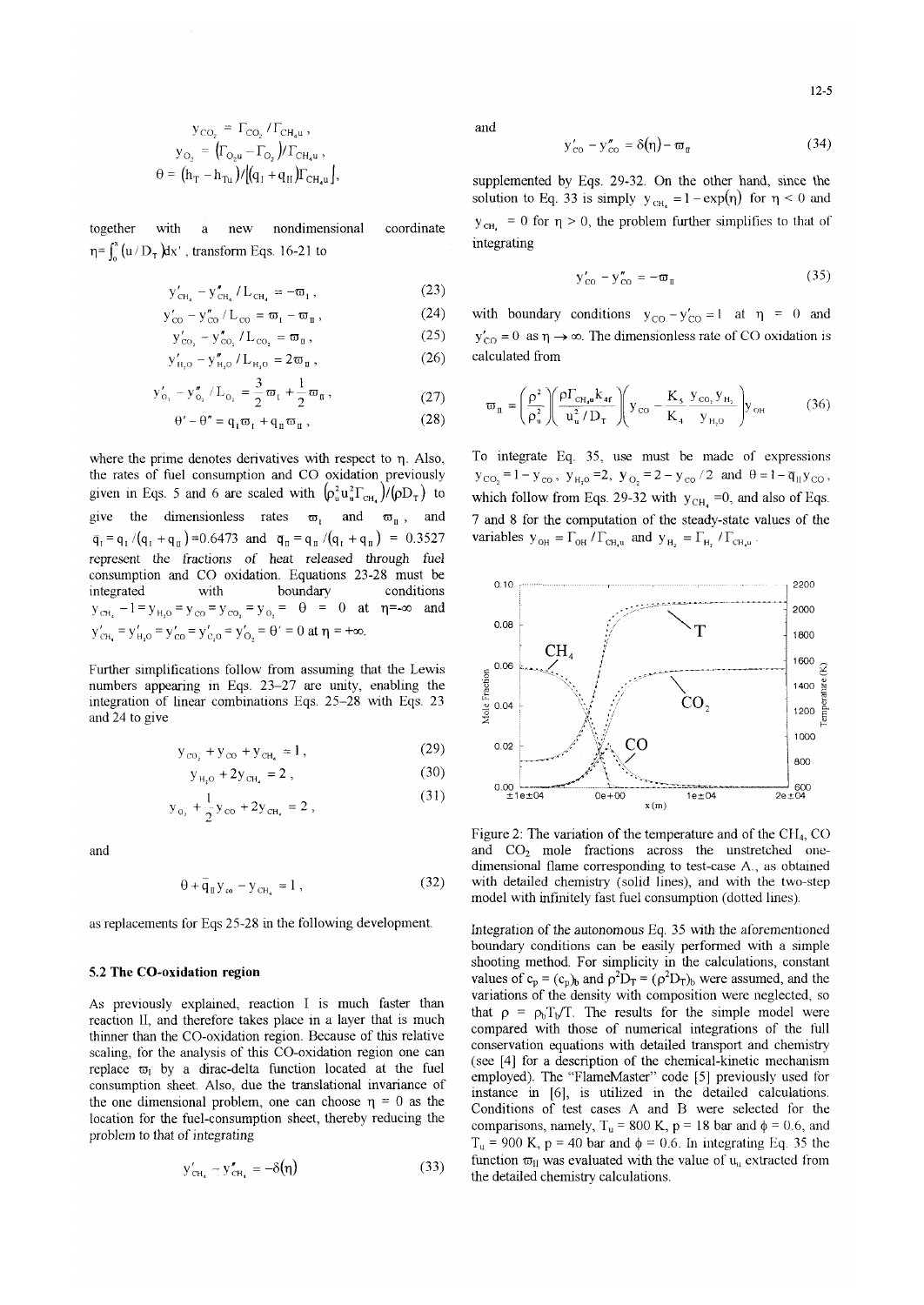

Figure 3: The variation of the CO mole fraction across the unstretched one-dimensional fíame as obtained with detailed chemistry (solid lines), with the complete two-step model (dotted lines) and with two-step model with  $HO_2$ recombination neglected (dashed lines). A) Test case A. B) Test case B.

The charactenstic fíame structure corresponding to the reduced two-step model is shown in Figure 2, along with the results of detailed chemistry calculations. Because of the infinitely fast fuel-consumption rate incorporated, the results of the two-step model exhibit an infinitely thin fuelconsumption layer across which the profiles of temperature, CH4 and CO present discontinuities in derivatives, while the CO<sub>2</sub> whose rate of production is independent of  $\varpi$ <sub>I</sub>, remains smooth. In the detailed calculations, however, the thin fuelconsumption layer remains of fmite thickness. For the mutual comparison of the results of the two approaches, the point were the CO profile reaches its peak valué is selected here as a suitable definition for the location of the fuel-consumption layer of the detailed calculations. Adoption of a different definition, e.g., point where the  $CH<sub>4</sub>$  concentration falls below an appropriate small threshold value, would result in a small relative translation of the different profiles by an amount of the order of the fuel-consumption layer thickness.

As can be seen, the two-step model adequately reproduces the shape and the peak value of the profile of  $CO$  mole fraction, with significant departures appearing only inside the fuelconsumption layer, where the detailed-chemistry profiles are rounded because of finite rate effects. To further illustrate this agreement, profiles of CO corresponding to the two sets of conditions previously mentioned are plotted in logarithmic scale in Figure 3. The resulting plots clearly show how the proposed formulation remains accurate as equilibrium is approached downstream from the fíame, with the minimal departures in the final CO equilibrium values seen in Figure 3 being related to the truncated steady-state expression 4 utilized in the computations.



Figure 4: The variation of radical mole fractions across the unstretched one-dimensional fíame as obtained with detailed chemistry (solid lines), with the complete two-step model (dotted lines) and with two-step model with  $HO_2$ recombination neglected (dashed lines). Test case A.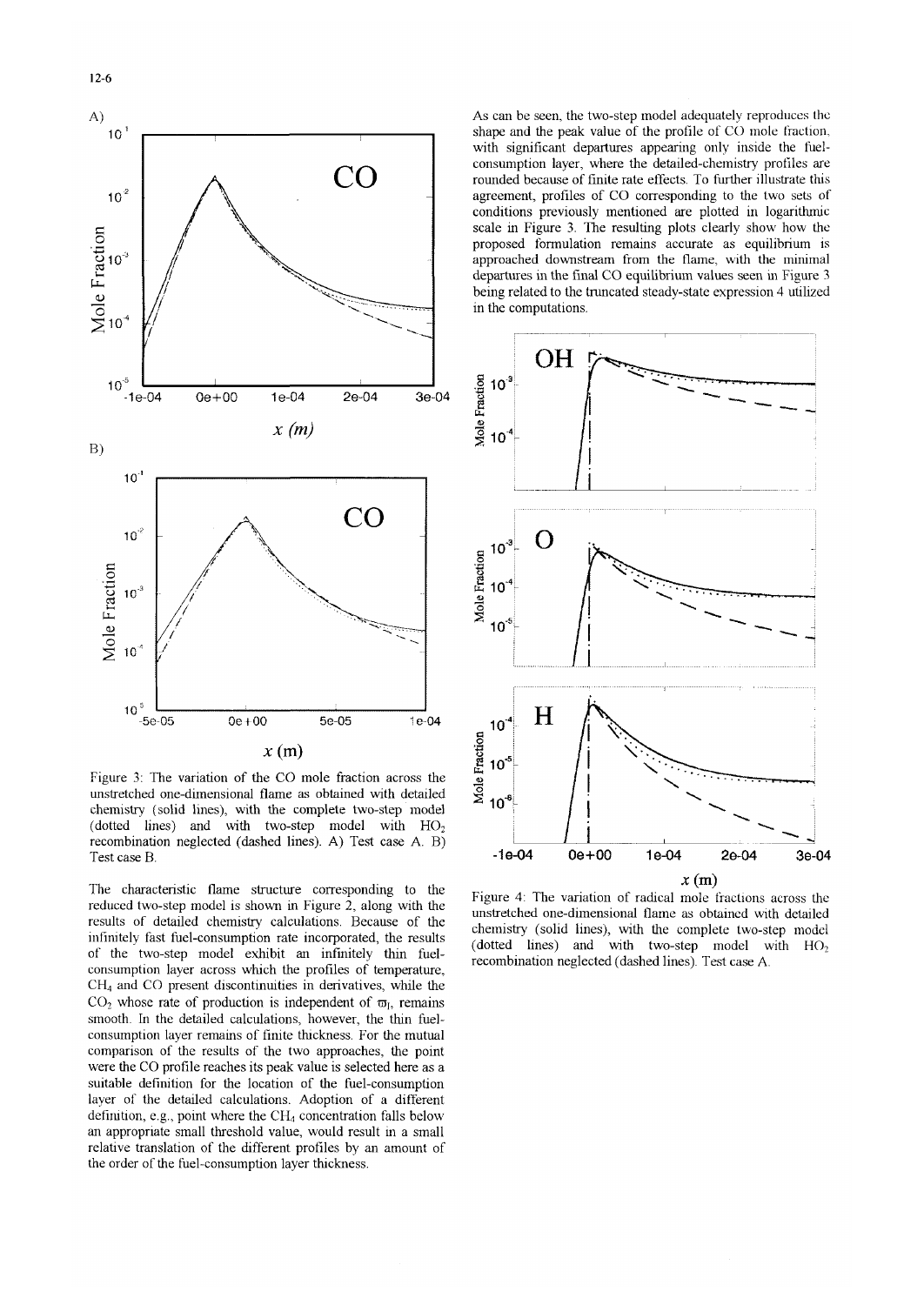

Figure 4 (cont): The variation of radical mole fractions across the unstretched one-dimensional ñame as obtamed with detailed chemistry (solid lines), with the complete two-step model (dotted lines) and with two-step model with  $HO<sub>2</sub>$ recombination neglected (dashed lines). Test case B.

The proposed model also succeeds in predicting OH, O and H profiles across the flame, as can be seen in Figure 4, where radical mole fractions obtained from Eqs. 2, 3 and 8 are compared with results of detailed computations. The two-step model adequately describes both, the peak concentration and the profile evolution towards equilibrium. Because of fast radical depletion through fuel consumption, the radical concentrations of the detailed chemistry computations show very steep gradients upstream from the fuel consumption layer, rapidly approaching the zero valué corresponding to the two-step model. It can also be seen that the radical profiles obtained with detailed chemistry peak slightly downstream from the location of máximum CO concentration, a characteristic not seen in the results of the two-step model that follows from the inner structure of the fuel-consumption layer  $[2]$ 

### **5.3 The Limit of Irreversible Radical Recombination**

Neglecting the reverse of the radical-recombination reaction III', a simplification adopted in previous asymptotic analyses |2, 3], leads to the reduced CO-oxidation rate previously given in Eq. 15. Since use of this more compact expression would somewhat reduce the effort required in computations, it is of mterest to test the accuracy of the resulting approach.

Introducing Eq. 15 into Eq. 36 reduces the problem to that of mtegrating

$$
y'_{\rm CO} - y''_{\rm CO} = -\Delta y_{\rm CO}^{3/2} \tag{37}
$$

with boundary conditions  $y_{\text{co}} - y'_{\text{co}} = 1$  at  $\eta = 0$  and  $y'_{\text{co}} = 0$  as r|->-oo. The Damkóhler number

$$
\Delta = \left(\frac{\mathbf{k}_{4\mathbf{f}}}{\mathbf{k}_{3\mathbf{f}}[M]}\frac{\mathbf{K}_{2}\left(\mathbf{l}-\gamma\right)\alpha_{2}^{3}}{\mathbf{K}_{6}}\right)^{1/2} \left(\frac{\rho^{2}}{\rho_{u}^{2}}\right) \left(\frac{\rho\Gamma_{\text{CH}_{4}u}\mathbf{k}_{4\mathbf{f}}}{\mathbf{u}_{u}^{2}/D_{T}}\right)
$$
(38)

is a function of the temperature and, more weakly, of the mixture composition (through the function  $\alpha_2$ ) that usually takes fairly large values in the CO-oxidation region. For mstance, evaluation of Eq. 38 at the equilibrium condition corresponding to the two test cases previously defined gives  $\Delta$ = 9.36 for T<sub>u</sub> = 800 and  $\Delta$  = 10.45 for T<sub>u</sub> = 900.

Results of integration of Eq. 37 with the aforementioned boundary conditions are included in Figures 3 and 4. As can be seen in the calculations, the reduced model adequately describes the CO profiles, including the peak values and the initial decrease due to CO oxidation. However, with irreversible radical recombination, the resulting description fails to reproduce the final equilibrium value, approaching instead a zero CO concentration far downstream from the flame. A similar behavior is found for the radical profiles, with significant departures appearing at somewhat smaller distances downstream. Since a detailed knowledge of the radical pool everywhere across the fíame is fundamental to calcúlate NO emissions, the results in Figure 4 suggest that the complete model, including Eqs. 7 and 8 for calculating the concentrations of  $H_2$  and OH, should be considered for increased accuracy in computations.

Despite the limitations exhibited, the reduced CO-oxidation ratio given in Eq. 15 describes the CO profile over about two orders of magnitude in CO mole fraction. To further investígate the resulting solution, use can be made of relatively large value of parameter  $\Delta$  by considering the solution to Eq. 37 for  $\Delta \gg 1$ , an asymptotic limit also utilized in previous studies [3]. Since in this limiting case CO oxidation oceurs in a región of thickness much smaller than that of the fíame, we can neglect in the first approximation variations of  $\Delta$ . The resulting solution is determined at leading order by a balance between diffusion and reaction as can be exposed by introducing the stretched variable  $Y = \Delta^{2/5}y_{\text{CO}}$  and the associated stretched coordinate  $\zeta = \Delta^{2/5}\eta$ , thereby transforming the problem to that of integrating  $Y - \Delta^{-2/3}$ with boundary conditions  $Y - A^{-2/5}$   $Y = -1$  at  $\zeta = 0$  and  $Y = 0$  as  $\zeta \rightarrow \infty$ . Here, the dot denotes derivatives with respect to the coordínate *C,.*  Introducing the asymptotic expansions  $Y = Y_0 + \Delta^{-2/5}Y_1 + ...$ in the above equation and boundary conditions, and collecting terms in powers of  $\Delta$  yields leading-order problem  $\hat{Y}_0 = Y_0^{3/2}$ ,

 $Y_0(0) = -1$  and  $Y_0(\infty) = 0$ , which can be readily integrated to give

$$
Y_0 = \left(\frac{5}{4}\right)^{5/2} \left[1 + \frac{1}{4}\left(\frac{4}{5}\right)^{2/5} \zeta\right]^{-4}
$$
 (39)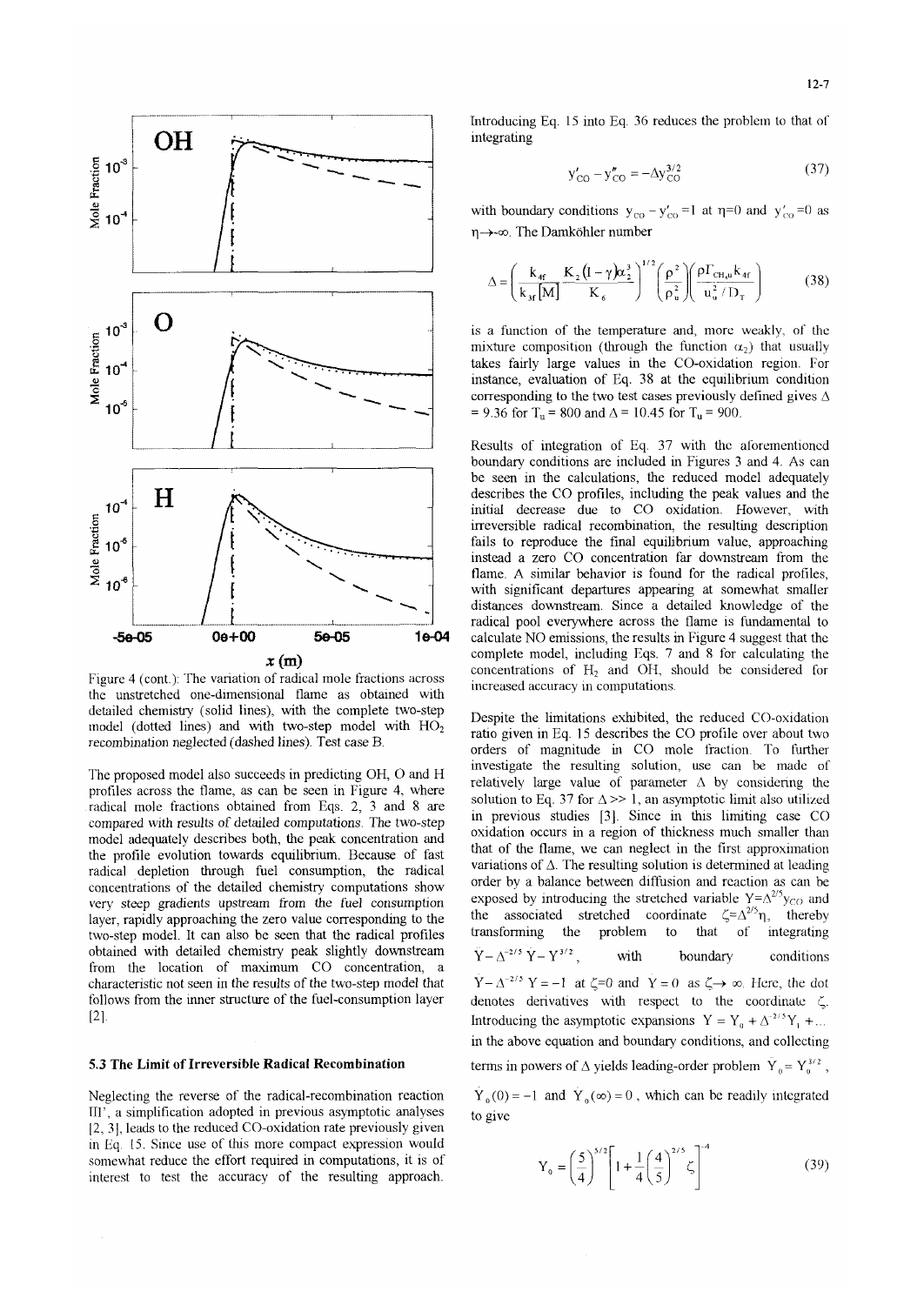Equation 39 determines the peak value of  $y_{\text{co}} = (5/4)^{5/2} \Delta^{-2/5}$ and also reveáis a fast decay of the CO concentration according to  $Y_0 \propto \zeta^4$  as  $\zeta \to \infty$ . Because of the reaction-rate dependence on  $y_{\text{eq}}^{3/2}$  appearing in Eq.37 [7], the decaying rate changes downstream as the effect of convection becomes nonnegligible, which occurs at distances  $\eta$  of order unity  $(\zeta \approx$  $0[\Delta^{2/5}]$ ) when the CO concentration y<sub>CO</sub> reaches small values of order  $\Delta^2$  (Y  $\approx$  0[ $\Delta^{5/8}$ ]), ushering in a convective-diffusivereacüve región whose structure is described in terms of the variable  $y = \Delta^2 y_{\text{CO}}$  by integrating

$$
y'' - y' = y^{3/2}
$$
 (40)

with leading-order boundary conditions  $y \rightarrow \infty$  at  $\eta=0$  and  $y' \rightarrow 0$  as  $\eta \rightarrow \infty$ . The solution to this parameter-free problem, which is exhibited in Figure 5 for completeness, describes the evolution of the rate of decay of the CO mole fraction across this convective-diffusive-reactive región from the initial rate y  $\propto \eta^{-4}$  of the diffusive-reactive region, to the slower rate y  $\propto$  $\eta$ <sup>2</sup> corresponding to the final convective-reactive balance that appears at distances  $\eta \gg 1$ . Clearly, this simplified analysis of irreversible radical recombination ceases being valid as the CO mole fraction emerging from Eq. 37 decreases to a valué comparable to that of chemical equilibrium.



Figure 5: The variation of the function  $y = \Delta^2 y_{\text{CO}}$  as obtained from integration of Eq. 40.

#### **5.4 The Fuel-Consumption Layer**

The previous asymptotic analysis  $\Delta \gg 1$  yields in the first approximation  $(y_{co})_f = (5/4)^{5/2} \Delta^{-2/5}$  and  $(y'_{co})_f = -1$  as the peak valué and slope of the CO concentration profile at the fuel-consumption layer, where the temperature,  $T<sub>f</sub>$  is given in the first approximation by

$$
\theta_{\rm f} = \frac{T_{\rm f} - T_{\rm u}}{T_{\rm b} - T_{\rm u}} = 1 - (5/4)^{(5/2)} \overline{q}_{\rm ff} \Delta^{-2/5}
$$
(41)

as follows from Eq. 32 with

$$
T_{b} - T_{u} = \frac{(q_{1} + q_{\pi}) \Gamma_{\text{CH},u}}{c_{p}}
$$
 (42)

These simplified results are useful in describing the inner structure of the fuel-consumption layer, which is studied below by activation energy asymptotics.

Owing to its small thickness, convection and CO-oxidation are negligible in the fuel-consumption layer, thereby enabling integration of a linear combination of Eqs. 23 and 28 to give

$$
\theta - \theta_{\rm r} = \frac{T - T_{\rm r}}{T_{\rm b} - T_{\rm u}} = \bar{q}_{\rm r} \left( \gamma \eta - y_{\rm ch} \right) \tag{43}
$$

where  $\gamma = q_{II} / q_{I} = 0.5448$ . Assuming that the modified Zeldovich number

$$
\beta = \frac{E(T_b - T_u)\overline{q}_1}{R^{\circ}T_f^2}
$$
\n(44)

is an asymptotically large quantity and introducing the rescaled variables  $\phi = \beta y_{CH_4}$ , and  $\xi = \beta \eta$ , reduces Eq. 23 to

$$
\frac{d^2\phi}{d\xi^2} = \frac{1}{2}\lambda\phi\exp(-\phi + \gamma\eta)
$$
 (45)

to be integrated with boundary conditions  $\phi(-\infty) = -\xi$  and  $\phi(\infty)$  $= 0$ . This canonical problem was previously encountered by Lifián [8] when studying the inner structure of diffusion flames in the premixed fíame regime. In particular, he computed the valué of the reduced Damkóhler number

$$
\lambda = 2 \frac{\rho^2 D_T}{\rho_u^2 u_u^2} \frac{B}{\beta^2} \exp[-E/(R^\circ T_r)] \tag{46}
$$

as a function of the heat-loss parameter  $\gamma$ , obtaining  $\lambda \approx 1.9$  for the particular value  $\gamma = 0.5448$  of interest here. Incorporating this result enables the calculation of the flame velocity  $u<sub>u</sub>$  from Eqs. 38, 41, 42, 44 and 46.

#### 6. CONCLUSIONS

The main contribution of the present study is the development of a two-step reduced mechanism adecúate for computation of premixed reacting flows under LPP combustion conditions. The analysis incorporates a fast fuel consumption step that produces CO, and a much slower CO-oxidation step. Results corresponding to one-dimensional flames indícate that the model describes satisfactorily the fíame structure including profiles of all relevant intermediates and temperature. Furthermore, an Arrhenius rate with large activation energy is proposed here for the fuel consumption step. Equations relating the preexponential factor and the activation energy of the presumed rate with the laminar fíame velocity, mixture composition, pressure, and upstream temperature are obtained through a rigorous asymptotic analysis of the resultmg fuel consumption layer, thereby facilitatmg the selection of the reaction-rate parameters. Closure of the proposed two-step model through this selection and further testing are currently being performed.

# 7. ACKNOWLEDGEMENTS

This investigation was mainly supported by the European LOWNOX-III research project, contract BRPR-CT-95-0122, included in the EU sponsored Brite-Euram Aeronautics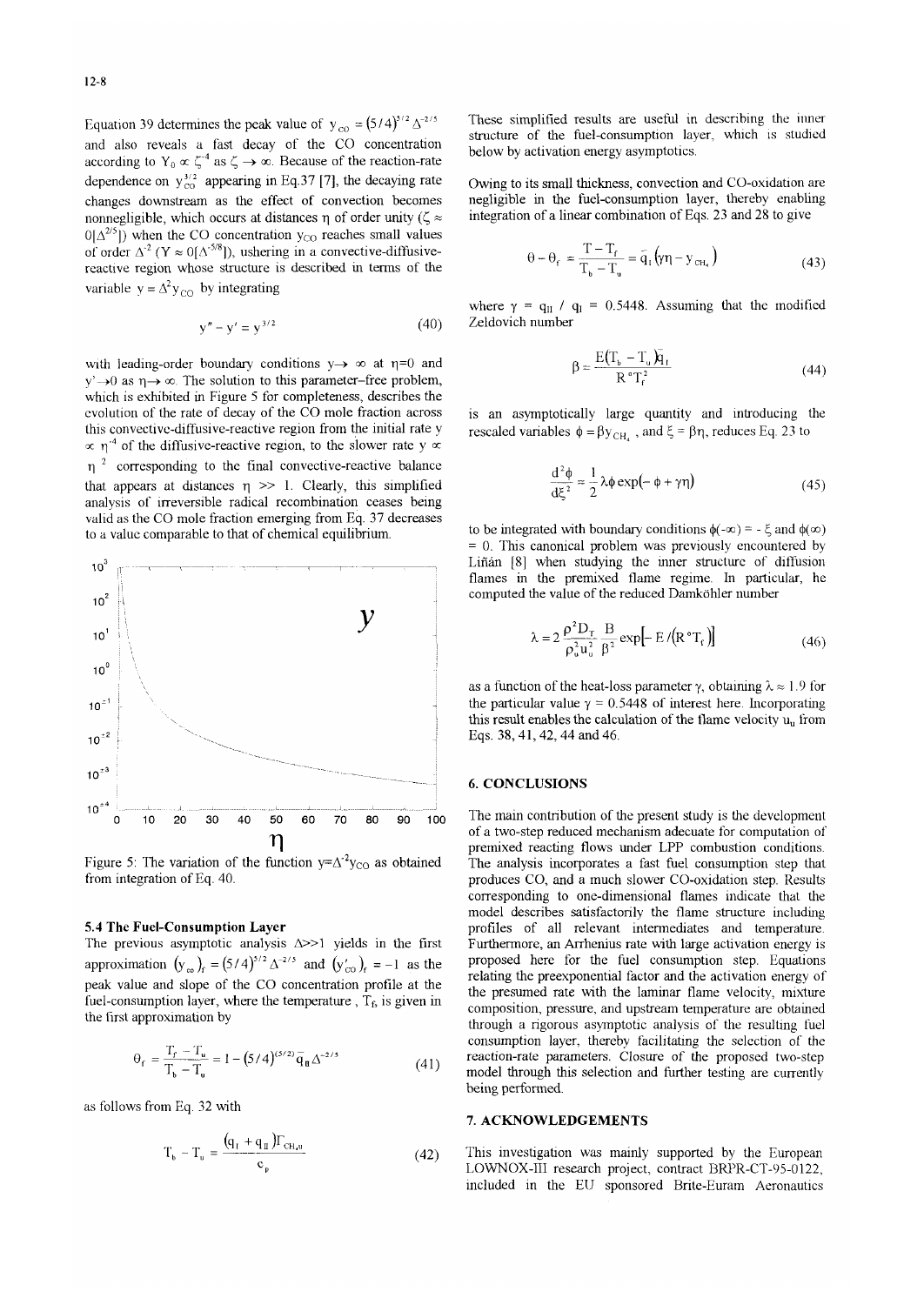program. Additional funding was obtained through the Spanish National Research and Technology Program, under grant CICYT-C95013002.

# **8. REFERENCES**

[1] Baulch, D., Cobos, C, Cox, R., Frank, P., Hayman, G., Just, Th., Kerr, J., Murrels, T., Pilling, M., Troe, J., Walker, R., Wamatz, J. Combust. Fíame 98, p. 59 (1994)

[2] Peters, N. and Williams, F. A., Combust. Flame 68, p.185] (1987).

[3] Bui-Pham, M., Seshadri, K., and Williams, F. A., Combust. Fíame 89, p. 343 (1992).

[4] Peters, N., ín Reduced Kinetic Mechanisms for Applications ín Combustión Systems (N. Peters, and B. Rogg, Fds.) Lecture Notes in Physics mi5, Springer-Verlag, 1993, p. 3.

[5] Pitsch, H., and Bolling, M.: "FlameMaster, A Computer Code for Homogeneous and One-Dimensional Laminar Flames Calculations". Instituí für Technische Mechanik, RWTH-Aachen (1994).

[6] Hewson, J., and Bolling, M, Twenty-Sixth Symposium (International) on Combustión, The Combustión Institute, Pittsburgh, PA, 1996, p. 2171.

[7] Williams, F. A., Combustión Theory. Benjamin Cummings, Menlo Park, CA, 2<sup>nd</sup> editions, 1985, p. 162.

[8] Liñán, A., Acta Astronáutica 1, p. 1007 (1974).